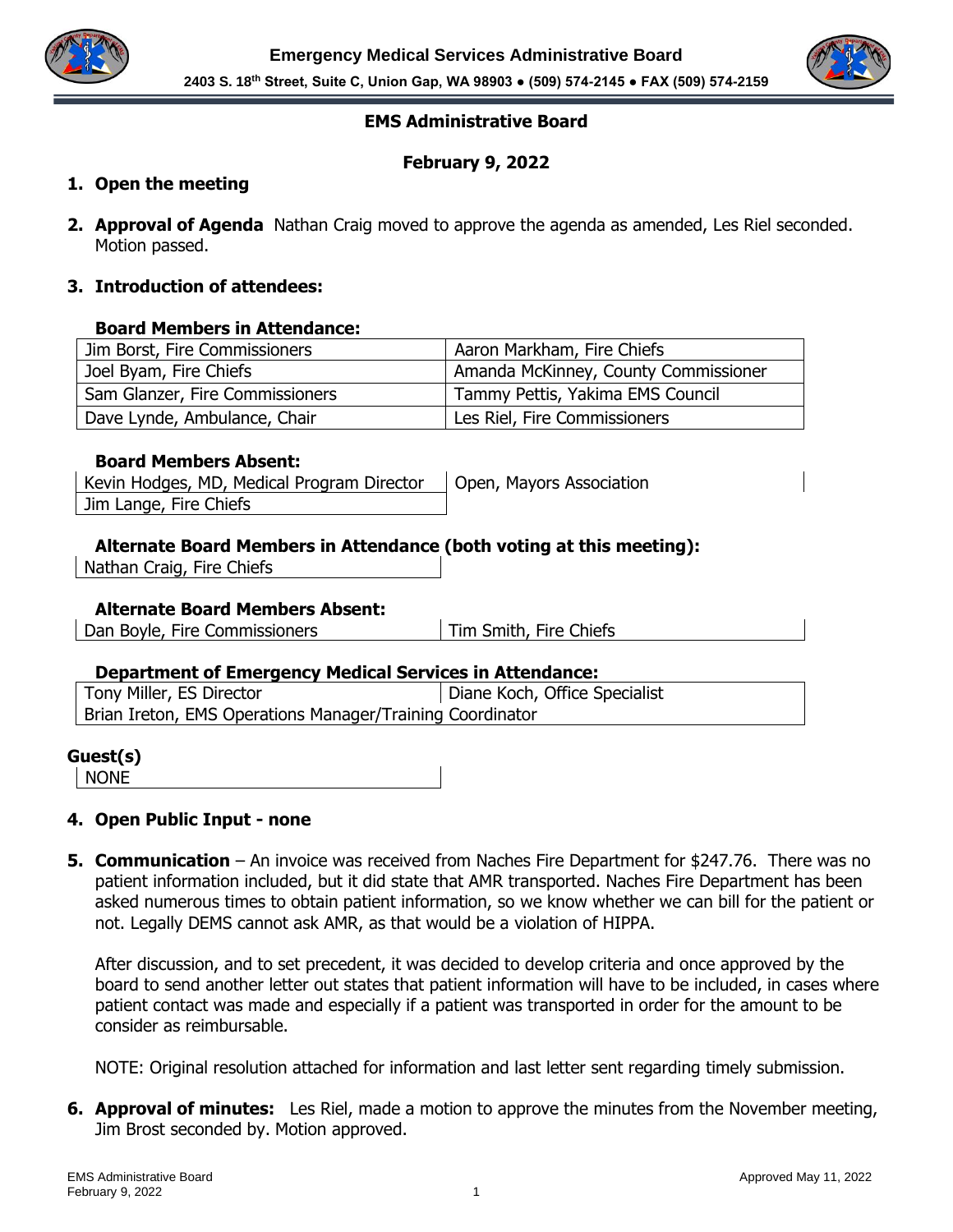



## **7. Reports from committees/agencies**

Tony Miller, ES Director reported:

a. The 2021 Rural EMT course that the State asked us to pilot has finished. This ended up being mainly Yakima County residents, with only one student from Klickitat County. Six have taken NREMT exam, 3 of those passed. Two have not yet registered to take the NREMT exam.

Discussion on the successful pass rate of the NREMT exam. The first time pass rate fluctuates, it is usually around 86% successful the first time, with an overall pass rate of around 96%. The national average first time pass rate is 70%.

This course was done differently, with it being a mainly online program, with people who not ready for that. The students were here on Saturdays for practical skills and did very well on that side. But struggled with the cognitive portion.

b. The Winter 2022 EMT started with 15 students and is now at 14. The students are doing well, and it is on track to be as good as last winter's EMT course.

## **8. Old business – Dave Lynde reported:**

- a. Pulse Point Update moved to New Business under "Reserves"
- b. Upcoming EMS Levy The board requested input from the Yakima County Fire Chiefs Association and the Yakima County Fire Commissioners Association, as to what should be the official stance and recommendation for the levy rate and length. Per the representatives to the board both the Yakima County Fire Chiefs and the Yakima County Fire Commissioners voted to support changing the levy to: Thirty-five (0.35) cents per \$1000 and making it permanent.
	- Research regarding EMS levies throughout Washington State was passed out, so that the group would know what other counties have done.
	- If the levy is changed in any way, either an increase or the length, then we will need a super majority to pass, 60%. If we leave it the same at 25 cents and 10 years, it is a simple majority. The last levy passed with 79% yes.
	- Per Nathan Craig, Bruce Smith, who has supported the levy in the past, felt that it would be a hard sell to ask for an increase and to make the levy permanent at the same time. He suggested to do one or the other. Will have to good reason for why. Discussion on what is needed to sell a rate increase and permanent levy to citizens. The Fire Chiefs and Fire Commissioners both meet next week and will asked for more input from their agencies about why an increase is needed (show it in black and red), and what the additional funds will be spent on, and **will submit the information by March 15th .**  Other selling points mentioned: increase in costs of PPE since COVID, call volume has risen, labor costs have increased, more calls are being ran for mental health crisis patients since the police no longer respond to these, enhancing public safety.
	- Dave Lynde and Tony Miller met with Commissioner Anderson after the last meeting for his input. Commissioner McKinney stated this has not been discussed with full board yet.
	- We will have a booth at the fair this year for distributing facts about the levy.
	- Will need to speak to the newspaper, Bruce Smith, be on radio and TV. Will need to have hard numbers from each district to show why the increase is needed.
	- It was noted that every elected county official will be on the ballot. Due to redistricting Commissioner Anderson and Linde will be running for a new 2 year term and Commissioner McKinney will be running for a new 4 year term.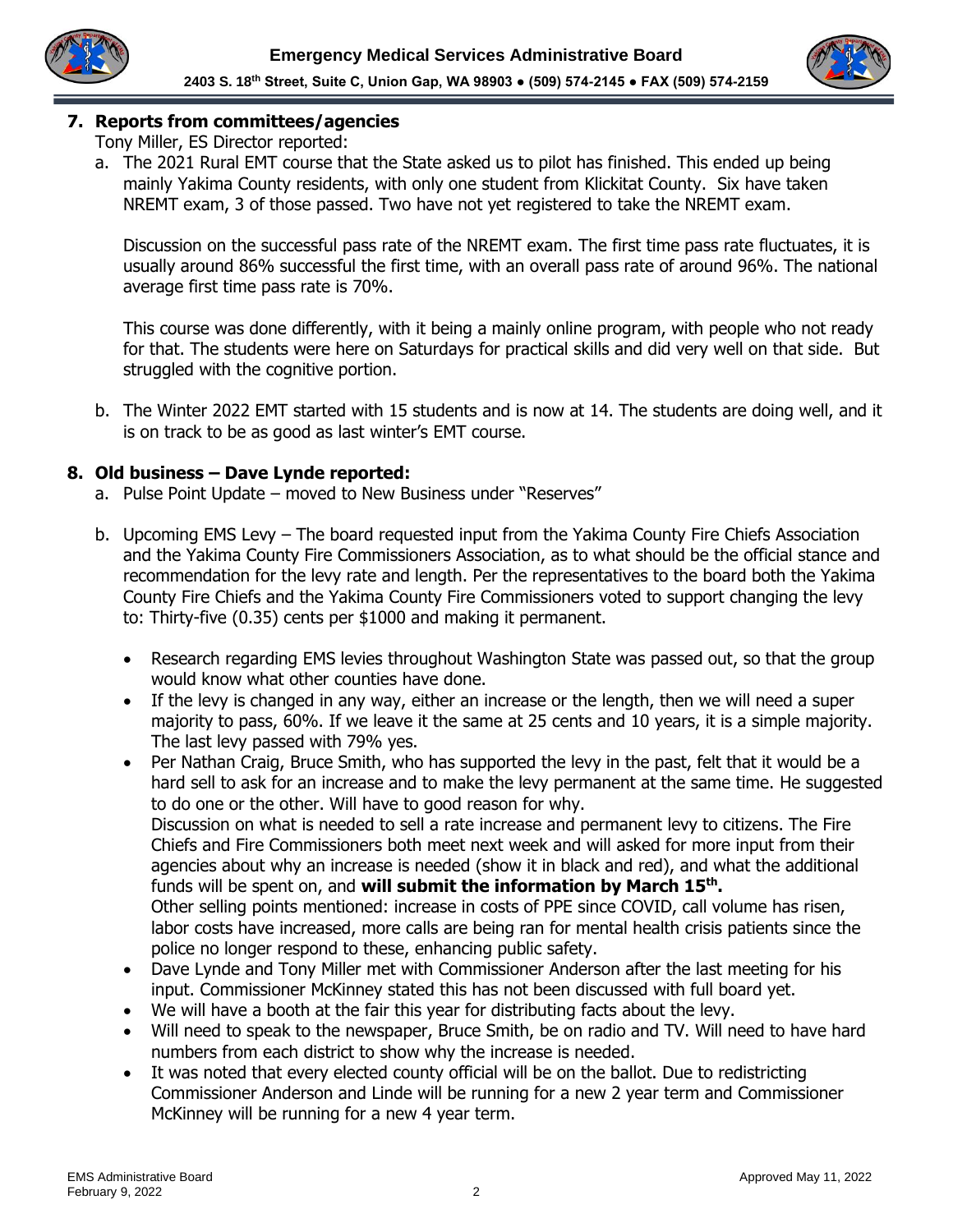



Discussion moved to appointing a levy committee and who was on the committee in 2011. Members of the EMS Levy Committee included: Yakima FD Local, Randy Raschko Union President of YFD Local, Bruce Smith, Jerry Foy, Gleed FD, Selah FD, Pat Mason, Joel Byam, Josh Roe SSFD Local, Woody Woodcock, Darrell Monroe FD#1, Greg Stewart Central Washington State Fair, Bob Hall, Lance Tormey, and John Stouffer.

- Tony will contact those on previous committee
- Fire Chiefs will contact local county firefighter associations
- Nate will contact Bruce Smith
- Discussion on asking John Stouffer to be the Chair of the levy committee
- Les Riel we also need public members. Kathy Kramer State Fair Park

We will have a special meeting on Wednesday, March  $16<sup>th</sup>$ , 9 am at West Valley FD, Station #51.

Another meeting date will be set for the first meeting of Levy Committee.

There is a FACT sheet, along with details from the last levy committee, which will be distributed for the next meeting.

c. By-laws – first meeting of each year, we sign off that we understand our roles and responsibilities and provide this information to the Yakima County Board of Commissioners. This needs to be reflected in our February minutes.

The By-laws were emailed to the members for review and the roles and responsibilities under Article III, Section were read to the group by the chair.

# **Article III**

## Management of Board

## Section 1

The Board shall serve as an administrative committee to provide direction related to:

- 1. Strategies, mission, goals, and objectives of the YCDEMS
- 2. Policies governing the activities of the office related to EMS education programs and delivery methods
- 3. Strategic planning
- 4. Manage the Board itself to ensure it is productive and effective including yearly evaluations of the Board's performance
- 5. Participate in the hiring and assure the performance of the Director.
- 6. Budget recommendation: including revenue from the EMS levy, grant writing and expense projections
- 7. Provide the Yakima County Board of Commissioners with an ongoing review of the YCDEMS This review shall include:
- 1. Budget
- 2. Strategic planning
- 3. EMS educational programs
- 4. Yearly performance evaluation of the Director.
- 5. Yearly evaluations of the Board's Performance

The chair asked if everyone understood the roles as set forth in the by-laws. These will be signed off and forwarded to the Yakima County Board of Commissioners, along with a copy of the minutes, reflecting the discussion and understanding.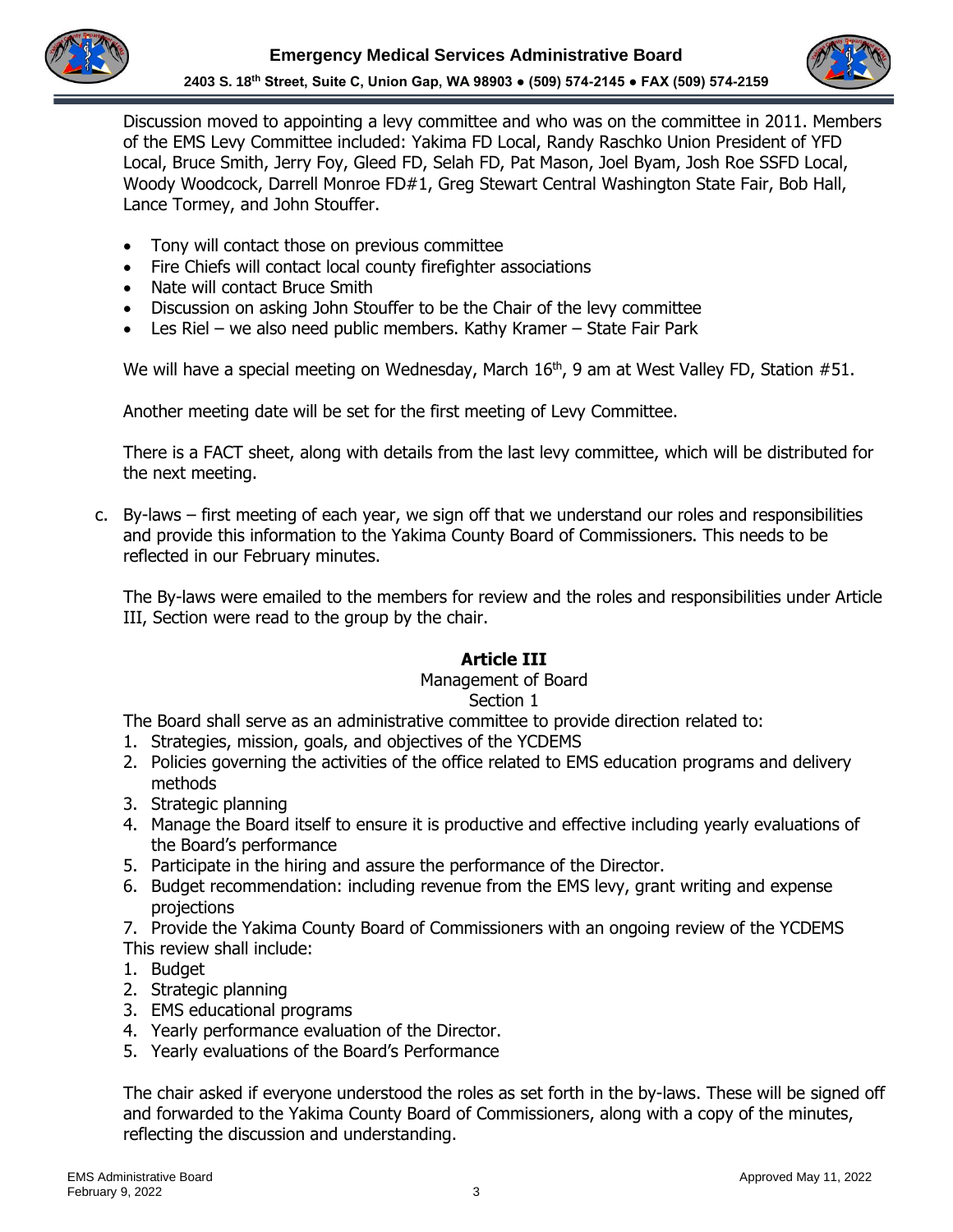



d. Special District for EMS – the Chair and ES Director met with Commissioner Anderson, and he brought up the conversation of EMS becoming a Special District similar to the Office of Emergency Management. This was reviewed and discussed with Craig Warner, Financial Services, who stated that is not a viable option based on how everything works with the levy.

Joel Byam made a motion to not pursue changing the EMS office into a Special District, Nathan Craig seconded. Motion passed.

## **9. New Business**

a. Officer Elections

Nathan Craig made a motion to continue with our current chair, Dave Lynde and vice chair, Les Riel. Seconded by Jim Brost. Motion passed.

b. County Reserves for EMS

Review of the current EMS reserves. In 2014, the then Operations Board wanted DEMS to establish a line item to hold 6 months if operating expenses in reserves in case levy failed and to establish a line item to run the levy at approximately \$45,000.

In the old financial system, we did not get accurate counts. Since moving to the new system, it has been determined that between our Restricted Fund Balance \$445,332 and Unrestricted Fund Balance \$76,420 we have a total of \$521,727 in reserves. What we believed we had in Reserves was \$354,000 for those 3 categories.

How this all came about was that Nile Fire Department went to the County Commissioners and requested assistance to purchase new AEDs for approximately \$20,000. The Commissioners asked Finance Director Craig Warner to look into this and see where there might be funds to assist Nile Fire Department.

We have close to \$180,000 available to spend and still keep reserves where they should be.

Items discussed to fund:

- Nile FD AEDs \$23,500
- SunComm 911 Switching our Emergency Medical Dispatching from King County to Pro QA, which is a much better system. The switch was proposed Erica McNamara, the new director. The full cost is approximately \$215,000 to implement and then \$20,000 to \$30,000 per year to maintain. There is less chance of error, and it decreases liability. The MPD must approve the change. This is only at the proposal stage.

There will need to be further discussion with District #5 to ensure it will work for them also.

- Naches FD ATV with Stokes for going off road on calls to rescue patients.
- Pulse Point App cost approximately \$20,000 and \$10,000 per year afterwards. This would be good PR for levy. Would have to interconnect with specific program that SunComm 911 will be using. Currently there is no new CAD system that will do everything.

The Board agreed that what needs to happen is that we inform the districts, that we have X amount of dollars available to help fund projects and to submit application. Then the Board will make the final decision.

c. Nile EMT course – Joel Byam reported that during the last Fire Chiefs Association meeting, Chief Clark reported that he had some volunteers taking a fully online course out of Idaho. The reason for this was that the current Yakima County course does not work for the volunteers due to work schedules. Joel stated that there are a lot of agencies that have volunteers in the same position due